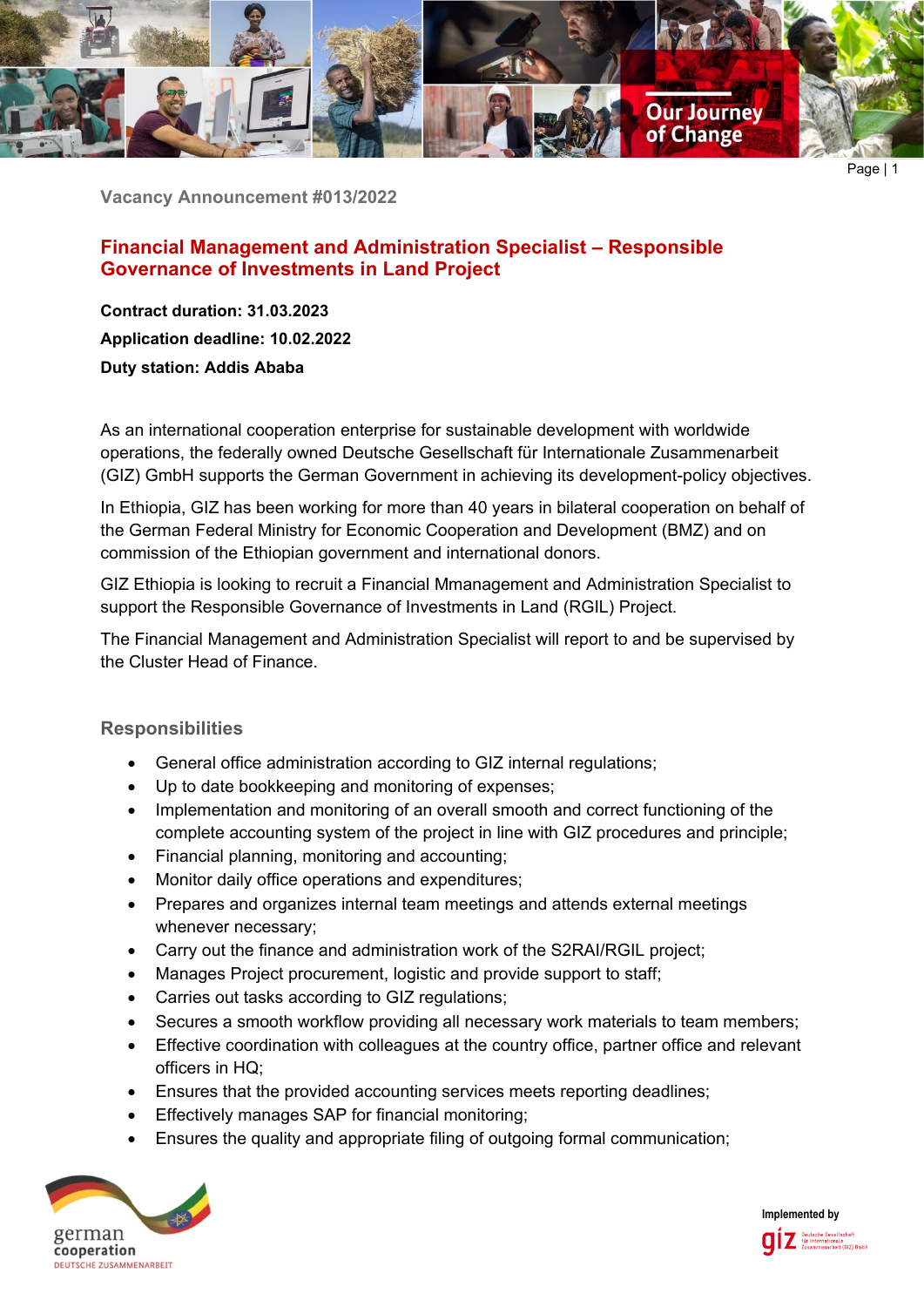

- Overseeing contracts incl. local Subsidies (LS), grant agreement (GA) and Finance Agreements (FA);
- Follow-up contract/procurement status with the GIZ Country Office and Headquarters

### **Tasks**

### **1. Financial tasks**

- Carries out tasks according to GIZ regulations;
- Prepares financial reports regularly and upon request;
- Assists with creditor and debtor administration, including local subsidies and agreements with national appraisers;
- Prepares transfers and/or other bank documents and checks them before execution;
- Makes fund request in time;
- Ensures every transaction is recorded in the WINPACCS Cash/Bank books on daily bases;
- Conducts surprise cash count, manage monthly cash count and get approval from the supervisor;
- Makes bank payments;
- Responsible for bank withdrawals, direct deposits
- Checks cash book entries;
- Monitors income, expenditure and the monthly bank reconciliation;
- Monitors real accounts (payables, receivables) and reports regularly to the officer responsible for the contract and cooperation and the accounting manager.
- Ensures the smooth functioning of the accounting system in line with the GIZ standard procedures;
- Compiles and submit complete financial documents to GIZ Country Office under the guidance and supervision of the Finance Manager/ AV.
- Verifies correctness of vouchers, including supporting documents for payments and internal transaction vouchers;
- Compiles VAT documents and prepare claim summaries for GIZ Country Office and follow-up on the reimbursement;
- Ensures that all payment vouchers, invoices, receipts are validated and approved before forwarding it for payment and booking;
- Supervises the cashier/a officers in daily checking of payments against the cash/bank book entries;
- Ensures timely payment of utility bills and withholding tax payments by checking the correctness;
- Maintains proper fixed asset register, update inventory records and make annual physical count of the program;
- Ensures that financial files are labelled and filed according to GIZ's regulation;
- Manages all audits and internal controls



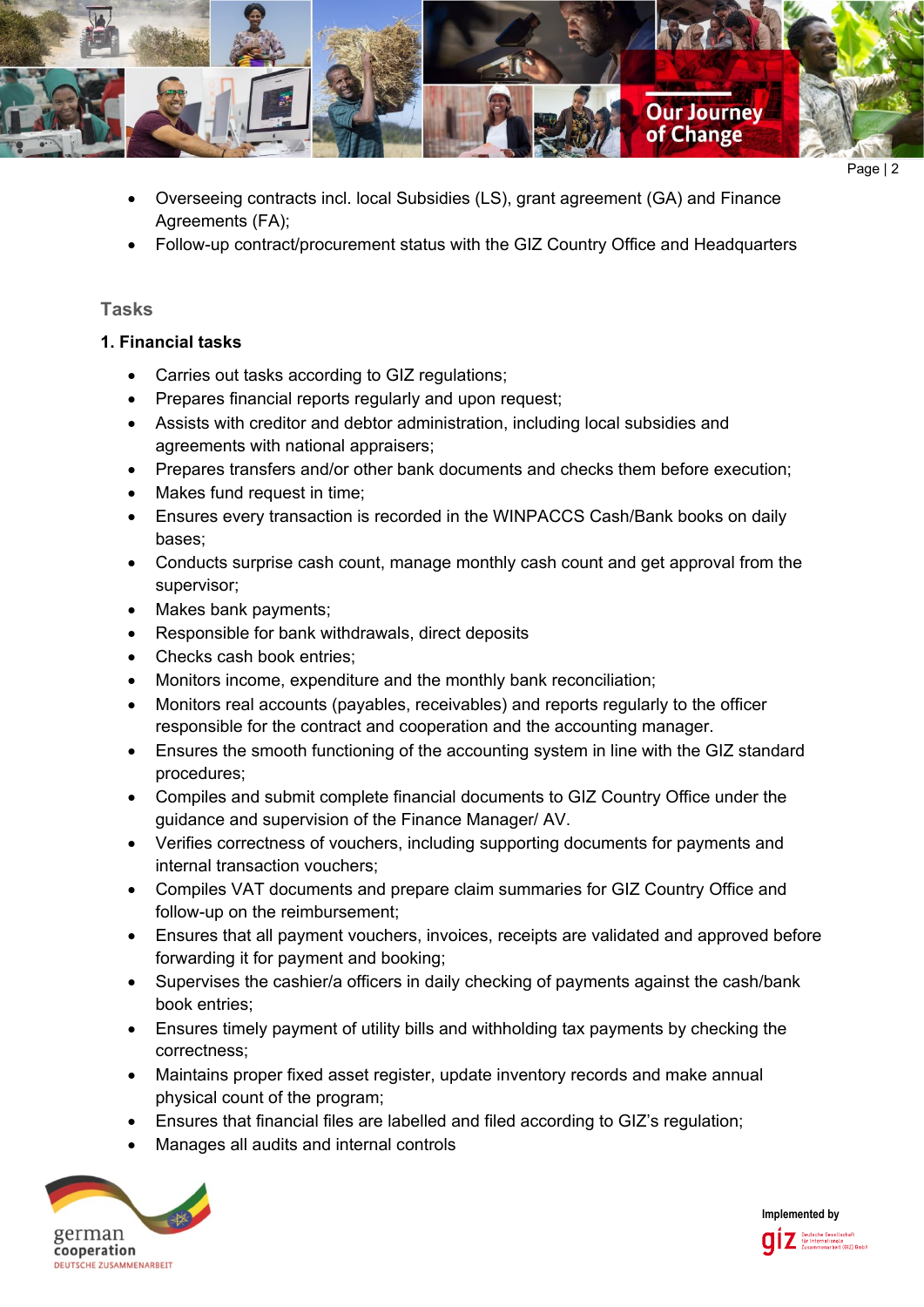

#### **2. Administrative tasks**

- Provides required documents for an auditor whenever internal control is conducted and assists on follow-up of auditor's findings;
- checks bank reconciliations monthly and cash account reconciliations between WINPACCS, cash book and actual physical cash count balances;
- Monitors the daily cash flow records of the program office and the regional office, the level of liquidity and bank balances;
- Arranges and follow-up bank transfers made to partner and stakeholders by following their project budgets and cash flow;
- Follows up and settles advances on financial agreements (FA), LSs, GAs and consultancy agreements and train partners on GIZ's requirement and expectation on settlement of LS and FAs
- Facilitation of workshop expenses, flight ticket booking, transport arrangements etc.;
- Corresponds with the partner regional offices for timely submission of financial documents;
- Deputizes the other admin/finance officer when she/he is on leave;
- Ensures that unused receipts and checks are kept in safe custody;
- Reports irregularities observed, if any, to the superior;
- Efficiently communicate and coordinates with the CO Finance and Event Team on travel matters;
- Assists with the transfer of funds to partners.
- Processes cost distribution among projects for commonly shared cost

#### **3. General services**

- Maneuvers effectively within GIZ intranet and uploads all relevant project documents within DMS;
- Supports new project staff in getting familiar with the project, logistic arrangements and organizes all onboarding events;
- Ensures that all equipment is maintained and documented properly;
- Monitors and supports the drivers in ensuring compliance with established policies and procedures of GIZ in the allocation and proper use of transport fleet;
- Ensures that the staff has access of the office equipment needed to support the business specifically a photocopier; printers; computers and fax machine;
- Ensures that the office equipment is managed and maintained as needed to provide required services

#### **4. Other duties/additional tasks**

- Photocopies and scans documents as needed;
- Reports without delay to the persons responsible for office administration and accounting on all problems in financial administration and compliance;



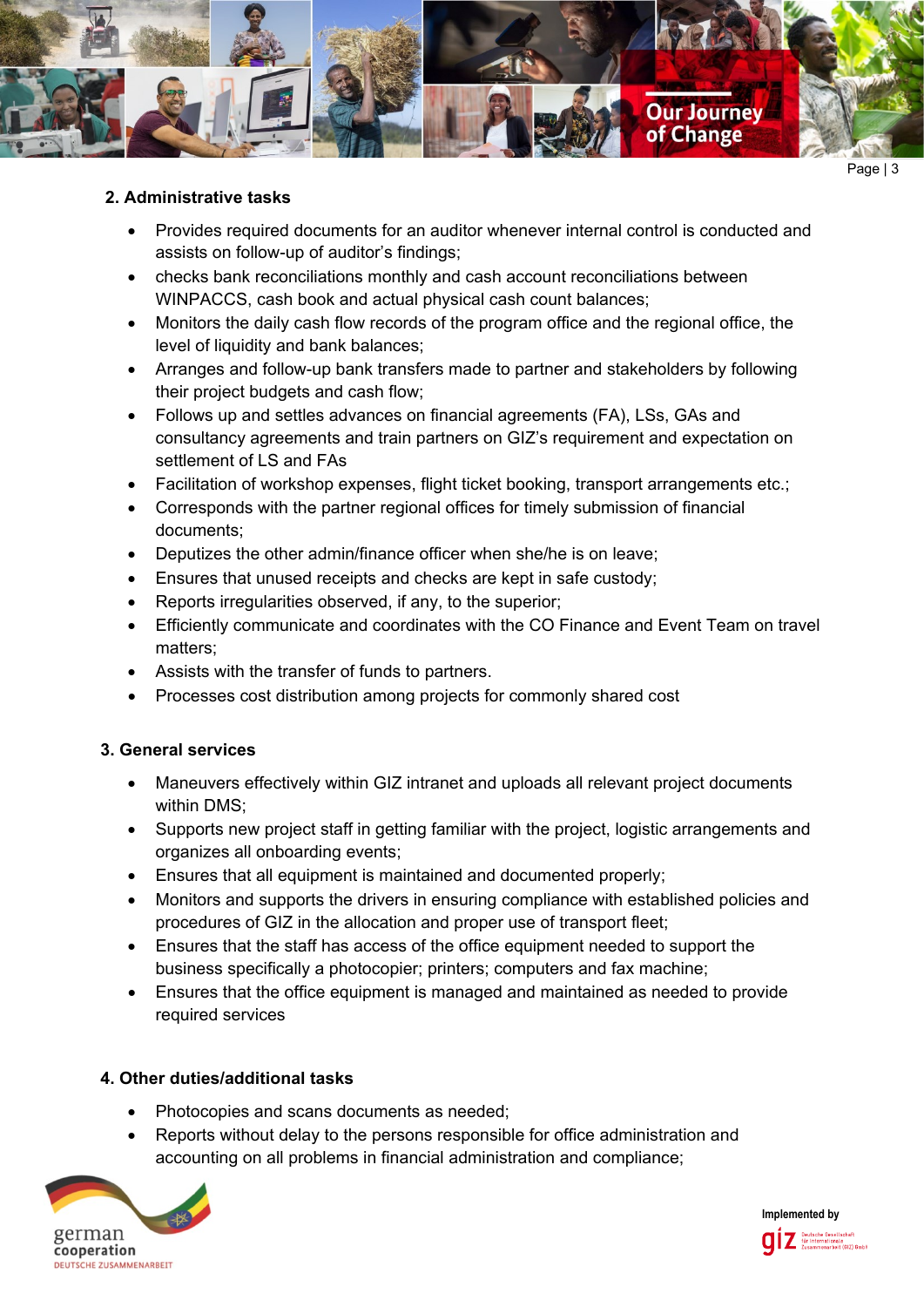

- Files administration and finance documents and keeping information confidentially;
- Performs other duties and tasks at the request of management

# **Required qualifications, competencies, and experience**

#### **Qualification and experience**

- University degree in relevant field of specialization and qualification in accounting or business administration (equivalent of BA);
- At least 5 years' professional experience in a comparable position;
- Experience within GIZ is of advantage;
- Fluent command of the English and Amharic languages;
- Ability to cope with stress and to organize/prioritize workload under tight deadlines;
- Disciplined and punctual;
- Resilient and patient;
- Available for in-country duty travel to project sites;
- Experience with international organizations, government entities and NGOs are highly appreciated

#### **Other knowledge, additional competencies**

- Good working knowledge of ICT (related software, phone, fax, email, the internet) and computer applications (e.g. MS Office);
- In-depth understanding of financial planning and accounting;
- Experience of management and administration;
- Willingness to upskill as required by the tasks to be performed corresponding measures are agreed with management